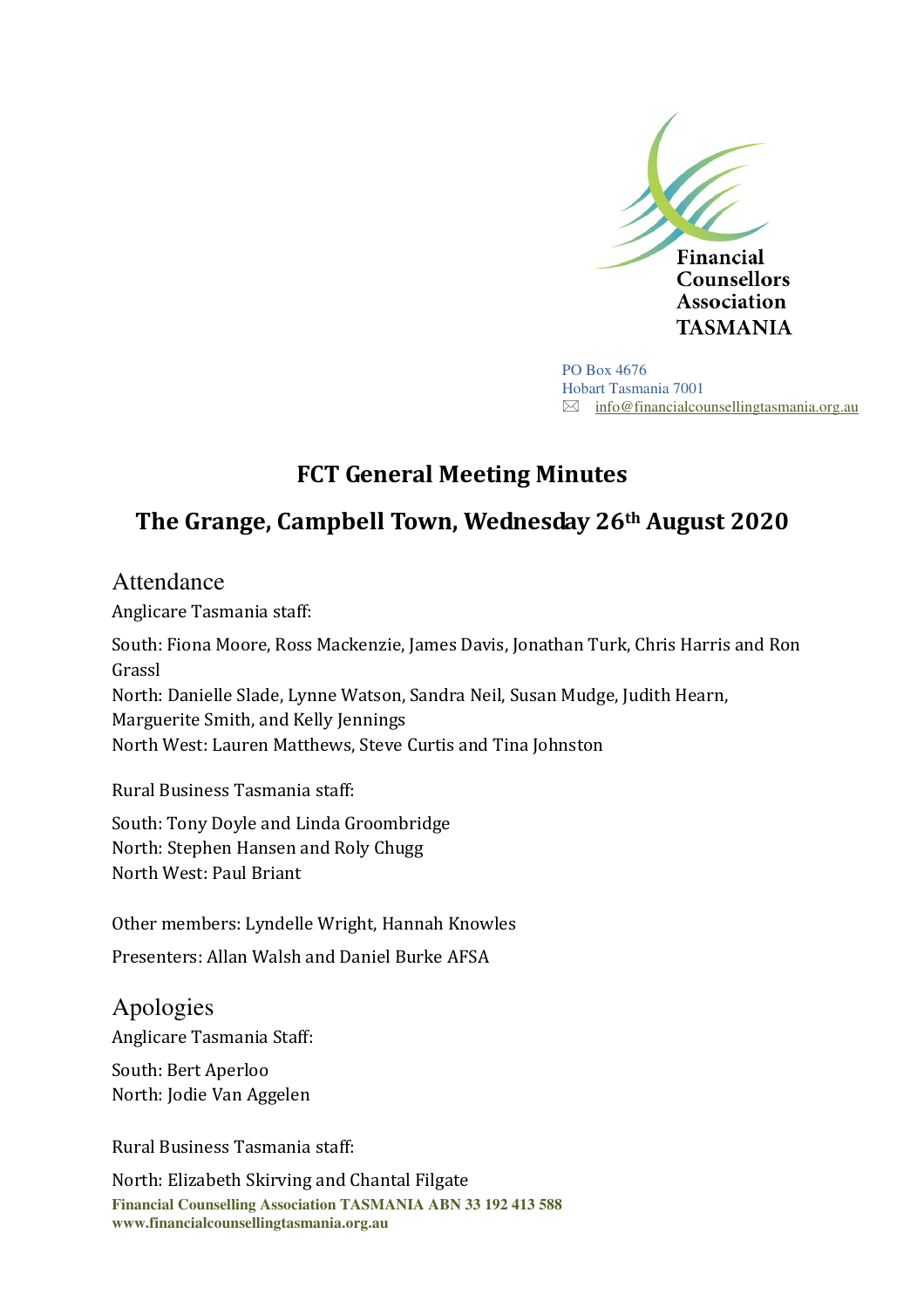North West: Rhett McKenzie-Edwards

Other Members: South: Terry Howard, Jean NILS, Anthony Plisek, Stephen Cleaves.

Meeting opened by Fiona 11:00am

### **Guest Speakers AFSA**

Allan Walsh and Daniel Burke of AFSA conducted a presentation on AFSA financial capability resources (handouts provided). Members provided feedback.

#### **Minutes of the last meeting**

Moved by Bluey, seconded by Danielle.

#### **Business arising from minutes**

Nil.

Minutes of last meeting accepted.

#### **Notice of Special Resolution**

See attachments; notice of special resolution and background to special resolution. Following the use of clause 34 of the FCAT constitution in early 2020, it was found that the clause did not provide for fairness and natural justice.

Under the current clause, if a member wishes to appeal a decision of the committee, they are required to put the matter to the entire membership for vote. As much of the information regarding the appeal is of a sensitive nature, providing this information to the entire membership, may breach a member's right to privacy and confidentiality.

Clause 34 and 35 of the constitution require amendment to ensure the process is clear and fair. It is proposed that there will be an establishment of an independent appeal committee constituted by at least three members independent of the original decision makers, including one who is completely removed from the financial counselling sector.

**Financial Counselling Association TASMANIA ABN 33 192 413 588 www.financialcounsellingtasmania.org.au**  It was agreed today that there is a requirement to have an external person. Chris presented a revised version of the FCAN policy for consideration. Clarification was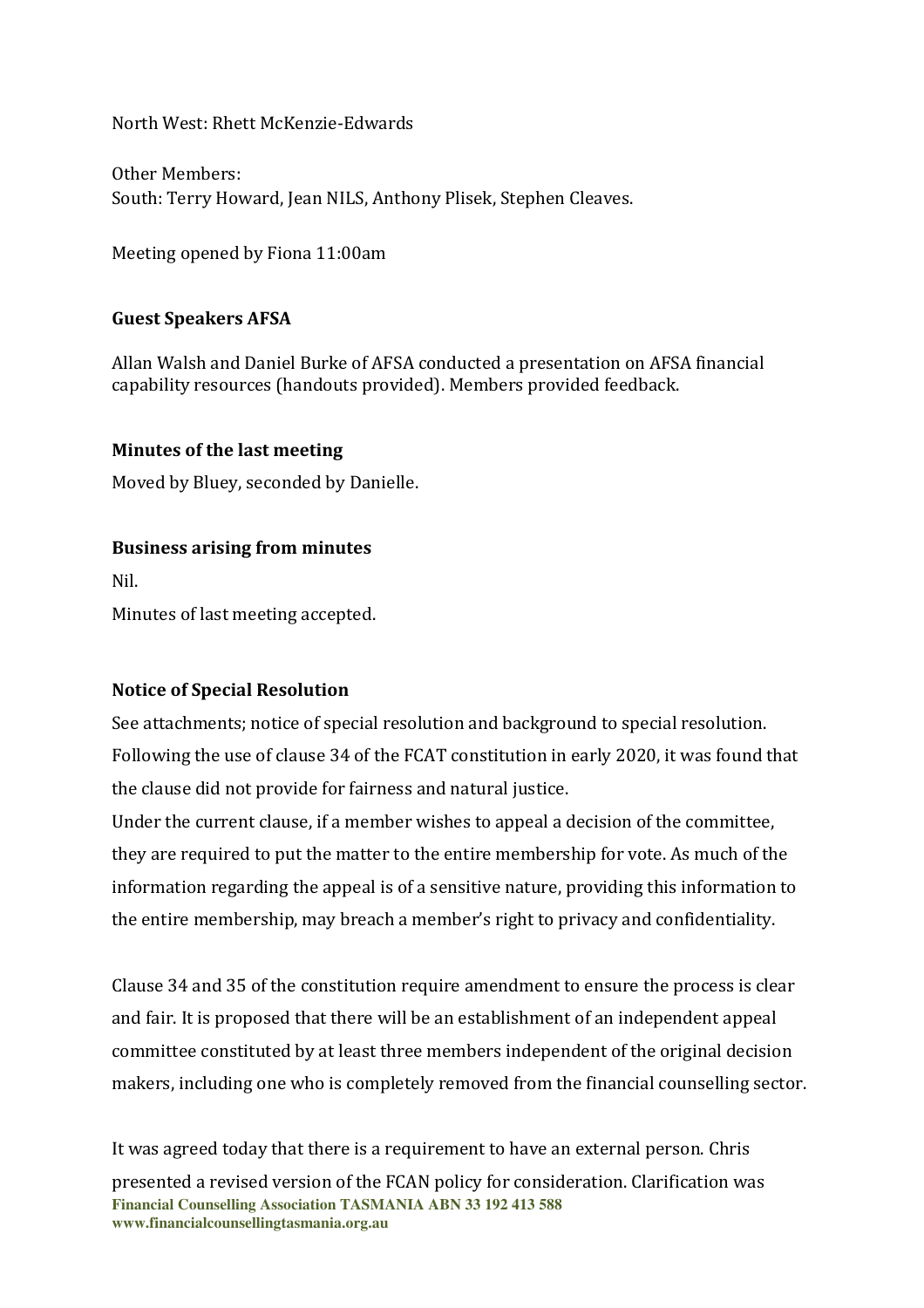provided that FCAT constitution is mostly relevant to membership however if there is a dispute regarding a members professional conduct within an agency, this may involve FCAT in conjunction with the agency to resolve the matter.

Special resolution not finalised today, James, Ross, Chris and Fiona will continue reviewing and present another draft including complaints, disputes and amendments to the clauses. This will be circulated and finalised at a special general meeting.

### **FCA Update**

Covered as part of president's report in AGM.

FCA conference has been postponed to May 2020, this remains tentative due to COVID-19.

The FCAT conference is planned for end of 2021. Planning will start in the coming months.

### **Program Updates**

Rural Financial Counselling

There have been changes with the commencement of Small Business Financial Counselling. Funded by federal and state government for financial counselling to be provided to small business, primarily outside the Hobart and Launceston areas. The NW has been very busy, particularly with the recent rain. Potato farms experiencing losses due to the rain, some potentially hundreds of thousands lost. Clients are presenting with more complex cases, and are taking longer to work with. North and N/E has been assisting with grant applications for drought and bushfires, and is also assisting with the rain affected potato farms in the last few months. COVID has affected farmers who sell to local markets and pubs.

The South has not been as busy as the North, seeing more complex cases, more domestic violence, mental health and financial abuse clients. There are clients struggling to sell.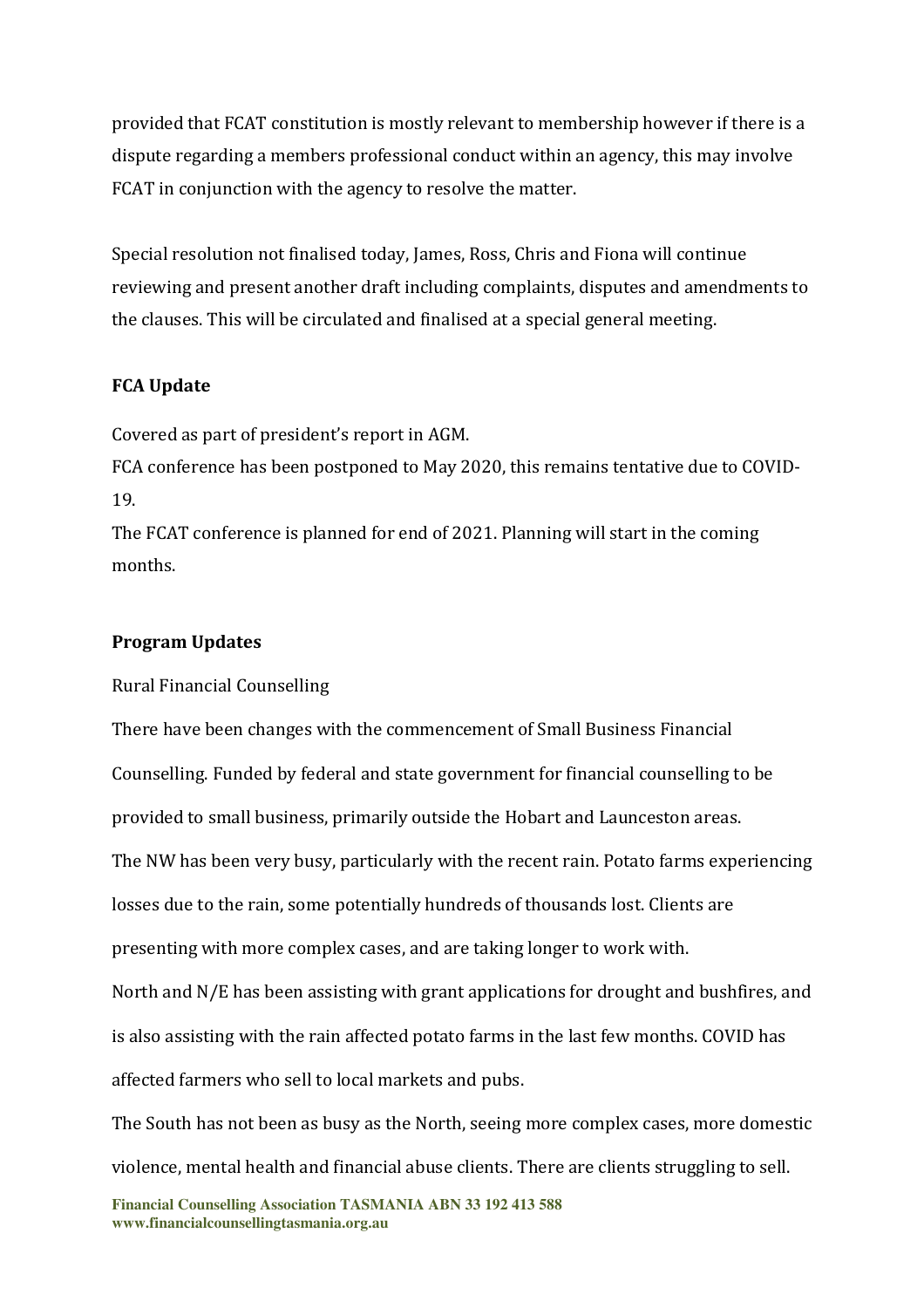Generally, farms are still considered to be going well, because it is unknown at this point how the harvest will be. The role continues to be exciting, challenging and enjoyable.

Small Business Financial Counselling started in Feb with one person, originally to assist small business impacted by drought. With state and federal funding increased, the staffing has increased to four. At the moment businesses are being propped up by government payments and businesses are not at the bankruptcy or debt agreement stage. Many have or are transitioning to online trading. It is expected that once the government assistance reduces or ends, there will be issues. Currently funded to June 2021, eligibility for program is that the business is, or expected to experience financial hardship. There is some scope to assist businesses in the Hobart and Launceston areas.

#### Anglicare

Anglicare has undergone a restructure with two program managers appointed to the financial counselling domain, Lynne in the North/North West and Rob in the South. The national debt helpline at the moment is generally receiving less calls due to the COVID government and financial institution supports, however it is expected that engagement with the NDH will increase significantly as these supports reduce or end. NDH is receiving a higher number of calls from students and those on migrant visas, and also those with job losses regarding bills, rent and utilities.

Anglicare has secured funding got internships in the north and south. Applications closed 16th Aug, currently working through the recruitment process. New interns expected to start mid to late Sept.

**Financial Counselling Association TASMANIA ABN 33 192 413 588 www.financialcounsellingtasmania.org.au**  There is additional funding coming into the financial counselling sector, there is potential for increased capacity to align with the expected influx of clients.